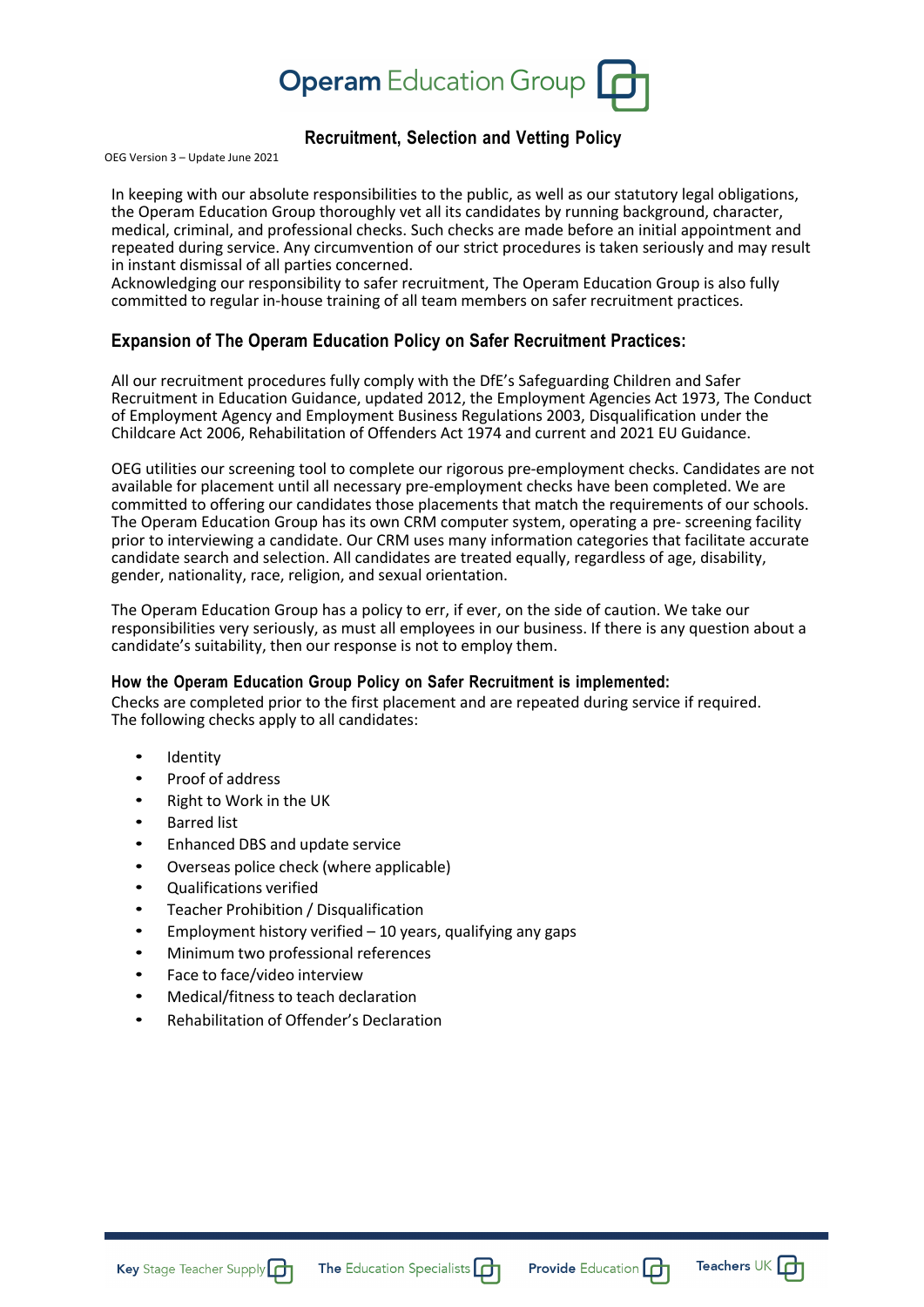# **Operam** Education Group

### **Interviews**

All candidates attend a face-to-face / video interview prior to placement, with a trained consultant. Candidates must present original documentation and answer competency-based questions that enables the business to determine their knowledge and experience. Any gaps in employment are discussed at interview and evidence will be sought where deemed necessary. The interview is recorded in detail and follows a consistent format thus allowing the business to justify any recruitment decision made. If a candidate has an assignment gap of 12 weeks, OEG will check that all details of the candidates registration are up to date. We will references and applicable gaps.

#### **Right to work in the UK**

In line with Home Office guidance on the prevention of illegal working we verify and take copies of original ID documentation as evidence of the agency workers right to work in the UK. All relevant pages are stored securely on our screening tool / CRM system. These are stored and removed in line with our retention policy.

## **Candidates who have lived and/or worked overseas.**

All candidates who have lived/worked overseas follow the same Recruitment, Selection and Vetting Policy as all other agency workers with the addition of:

A 'clear' valid overseas police check. We refer to the government guidance for criminal record checks for overseas candidates.

Verification of qualifications (UK NARIC)

As from January 2021, our check on overseas teachers will require proof of their past conduct as a teacher. This should be a letter of professional standing issued by the professional regulating authority in the country in which they worked.

#### **Barred List**

All candidates are subject to a Barred List check at registration and prior to placement. An ongoing check is carried out every 12 months, via a DBS update service check or with the issue of a new Enhanced DBS.

# **Disclosure and Barring Service**

All candidates registered are required to either undergo a Enhanced DBS Disclosure prior to placement, or if they have a current Enhanced DBS with another organisation that is registered with the Update Service, the Enhanced DBS will be accepted and a Update Service check carried out. Candidates are required to undergo a DBS check every 12 months if they choose not to register with the Update Service. Original DBS certificates are seen.

#### **DBS Update Service**

Where candidates have an Enhanced DBS, the Update Service allows for portability of a certificate across employers. To access this service for a candidate, we will obtain consent, confirm the Enhanced DBS certificate matches the candidate's identity and ensure that it is for the appropriate workforce. Update Service status checks are carried out prior to placement on candidates who already have a current Enhanced DBS and are registered with the Update Service. Ongoing checks are carried out every 3 months and the candidates are made aware of the frequency of the checks at registration. If the certificate is no longer relevant the candidate will be contacted for further information and a new certificate completed.





Teachers UK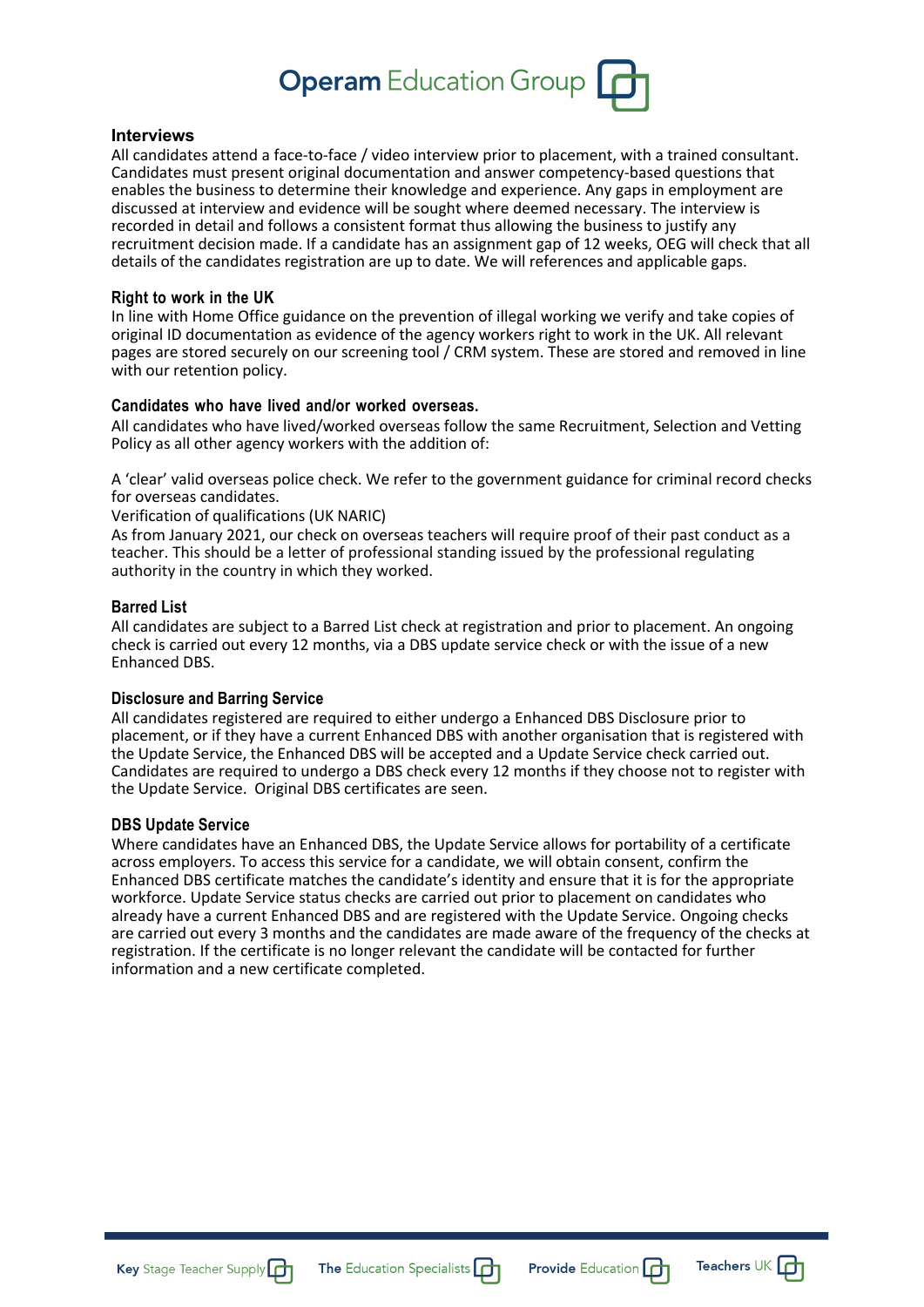

#### **Qualifications and Identification**

All Teachers must hold QTS or QTLS. Ongoing checks are carried out at least every 6 months to ensure staff have continued suitability to work in schools. We are fully compliant with Regulation 22 of the Conduct Regulations 2003 and advise our client via e-mail of the qualifications that the candidate has obtained. This is displayed on the confirmation of checks that is sent to the client at each new assignment. Candidates are asked to provide original qualifications that match the role that they have applied for. Any ECTs who register and are pending their qualifications can be checked on the TRA, and their certificate requested once received.

### **Teaching Regulation Agency (TRA) check**

A Teaching Regulation Agency (TRA) checks is carried out prior to assignment for candidates who may be prohibited to work as a Teacher.

This check is carried out every 6 months to ensure the candidate has continued suitability to work in schools. Each candidates induction status is checked for completion. Each TRA check is saved and stored securely on our CRM system.

### **Employment history**

All candidates are asked to provide a 10-year employment history (where applicable or back to compulsory education) and any gaps in employment of 12 weeks or more and reasons for leaving are verified. Our screening tool requests a full 10-year employment history and highlights any gaps for the candidate to give reason and a supporting reference where applicable for before completion of the portal.

### **References**

All candidates will be required to provide two independent written professional references from referees who have agreed that their reference may be provided to the school.

Candidates are required to supply a reference from their most recent employer and a school-based reference (for a minimum of 2 years previous employment history). Where a teacher is newly qualified, references will be requested from the university and their teaching placement schools. If a candidate for a teaching post is not currently working as a teacher, we will check with the school, college, or local authority at which they were most recently employed to confirm dates of their employment and their reasons for leaving.

Candidates who have had a break from our services and worked elsewhere shall be required to provide further reference details before going back out to work.

References obtained from another agency are usually in a standard format and these should include at least dates of employment and confirmation of any safeguarding issues. These are requested via a secure link sent from our screening tool. Any accompanying emails to confirm the referees email address is attached to our screening tool.

We will independently verify references to ensure that they are genuine, and the content is satisfactory. We will contact the referee via an official email address to confirm that the reference is genuine and current.

Copies of references are available to clients on request as required by the Conduct Regulations 2003.